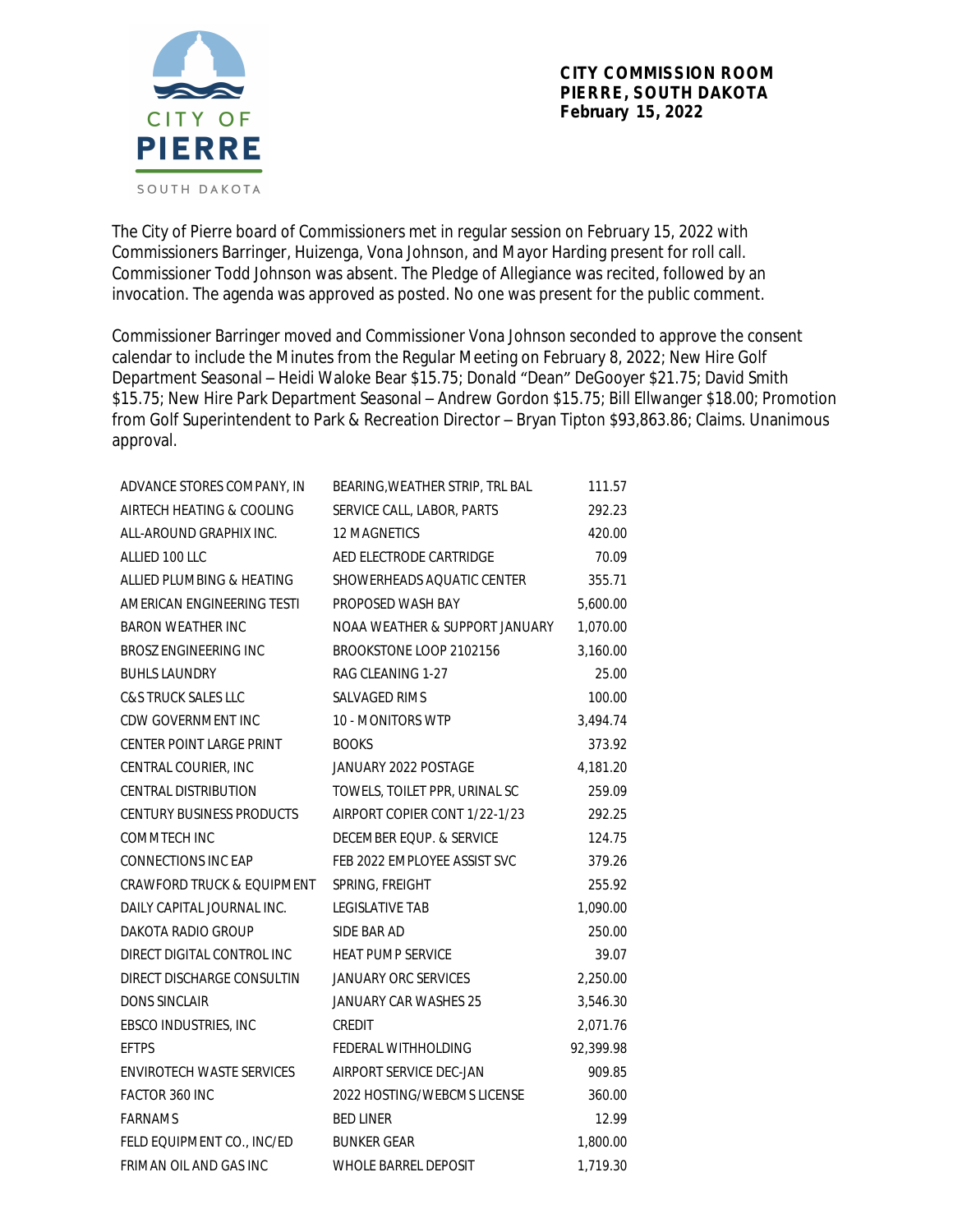| FRONTIER PRECISION INC            | LOYALTY PROGRAM TRIMBLE        | 1,089.00  |
|-----------------------------------|--------------------------------|-----------|
| GALLS, LLC                        | 1 PAIR PANTS                   | 61.99     |
| <b>GRAHAM TIRE COMPANY INC</b>    | OIL CHANGE, TIRE ROTATE CAR 5  | 83.20     |
| HEIMAN FIRE EQUIPMENT             | HELMETS, BROW PADS             | 423.30    |
| <b>HOGENS HARDWARE HANK</b>       | <b>ODOR AIR MAGNETS</b>        | 17.96     |
| HOUSTON ENGINEERING, INC          | LF MONITORING THROUGH 1/8/22   | 3,487.50  |
| HUFFORD, DAVID                    | MRES REBATE 112 BULOW          | 200.00    |
| <b>INLAND TRUCK PARTS COMPANY</b> | THREADED ROD, NUT, WASHERS     | 199.52    |
| <b>JC OFFICE SUPPLIES</b>         | PAPER, LIFT-OFF LEMON          | 311.19    |
| JT DOYLE INC                      | JANUARY 2022 GOLF RECONCILE    | 2,603.17  |
| KGFX, INC.                        | <b>COMMERCIALS</b>             | 150.00    |
| KJBI-FM                           | COMMERCIALS                    | 300.00    |
| KOLY-FM                           | COMMERCIALS                    | 266.00    |
| <b>KPLO</b>                       | COMMERCIALS                    | 898.00    |
| <b>LAWSON PRODUCTS INC</b>        | CONNCT BRASS, RINGS, WASHER    | 154.61    |
| MACQUEEN EQUIPMENT, LLC           | ELKART 1.5', 2.5 SEAT ASSY     | 473.80    |
| MENARDS, INC                      | EXT CORD, CLEANER, BRUSHES     | 383.81    |
| MID-DAKOTA RURAL WATER            | 29042 RANGE RD SVC 12/20-1/26  | 177.00    |
| MIDWEST TAPE                      | 3 AUDIO BOOKS                  | 362.92    |
| MORRIS INC.                       | 3/16" SAND SEAL                | 2,032.19  |
| O'REILLY AUTO ENTERPRISES,        | <b>HEADLIGHT BULBS</b>         | 32.44     |
| OAHE ELECTRIC COOP INC.           | RANGE SERVICE 12/1-1/1         | 1,123.01  |
| <b>OVERDRIVE INC</b>              | MAGAZINE 2022                  | 5,000.00  |
| PHEASANTLAND INDUSTRIES           | SWEATSHIRTS, CAPS, EMBROIDERY  | 359.30    |
| REUBES WELDING & MANUFACTU        | ALUM WELD ON ARM               | 75.00     |
| RIVER CITY TRANSIT                | 1ST QUARTER 2022 ALLOTMENT     | 31,250.00 |
| RIVERFRONT BROADCASTING LL        | FEBRUARY TOWER UTILITY AGMT    | 10.00     |
| ROSE, PATRICK                     | SAFETY GLASSES REIMBURSE ROSE  | 400.00    |
| RURAL ELECTRIC SUPPLY COOP        | 1/0 AL SOL INS 220MIL, N16-#14 | 25,146.68 |
| S ELLWEIN INC DBA INMAN'S         | DISPATCH - RO RENT FEBRUARY    | 25.00     |
| SD DEPT OF CORRECTIONS            | DECEMBER 2021 INMATE PAYROLL   | 238.48    |
| SD DIVISION OF CRIMINAL IN        | JANUARY BACKGROUND CHECKS      | 156.50    |
| SD MAGAZINE                       | 2022 SUBSCRIPTION              | 25.00     |
| <b>SDSRP</b>                      | CITY OF PIERRE DED.            | 7,767.21  |
| <b>SERVICE EXPERTS</b>            | STORM SHELTER MAINT AGMT 2022  | 550.00    |
| SIOUX NATION OF FT. PIERRE        | 50 - DISP. SYRINGES            | 47.50     |
| SMITH, CHRIS                      | <b>TESTING FOR CLASS A</b>     | 33.00     |
| SPECIAL PAY PLAN                  | SPECIAL PAY KEITH EHNES        | 10,881.61 |
| STANEK/KEITH                      | TAKE TRUCK TO BOYER TO FIX     | 30.14     |
| STAPLES ADVANTAGE                 | FOLDERS, PENS, POST-ITS        | 41.65     |
| TRANSUNION RISK AND ALTERN        | JANUARY PEOPLE SEARCH          | 75.00     |
| VAN DIEST SUPPLY COMPANY          | IMITATOR AQUATIC/FLUMIGARD     | 621.75    |
| <b>ZANDER AUTO PARTS</b>          | RETURN - HI-AMP C B III        | 55.52     |